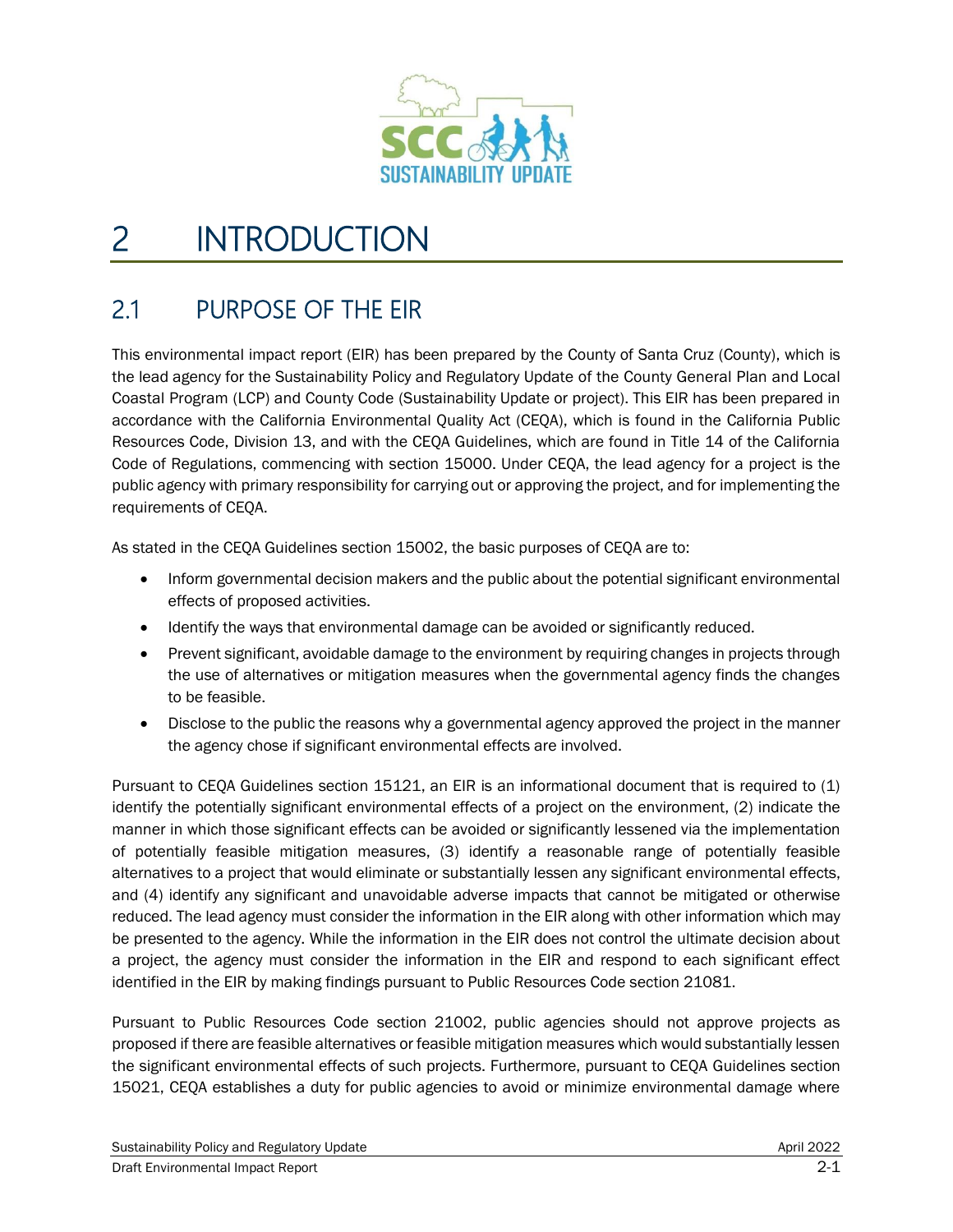

feasible. In deciding whether changes in a project are feasible, an agency may consider specific economic, environmental, legal, social, and technological factors. As defined in the CEQA Guidelines, "feasible" means capable of being accomplished in a successful manner within a reasonable period of time, taking into account economic, environmental, legal, social, and technological factors. This section further indicates that under CEQA, a public agency has an obligation to balance a variety of public objectives, including economic, environmental, and social factors, in determining whether and how a project should be approved. If an agency decides to approve a project that will cause one or more significant effects on the environment, the agency must prepare a "statement of overriding considerations" to reflect the ultimate balancing of competing public objectives. The environmental review process is further explained below in Section [2.4, Environmental Review and Approval Process.](#page-4-0)

This EIR is a "Program EIR" pursuant to section 15168 of the CEQA Guidelines. A Program EIR is an EIR that may be prepared on a series of actions that can be characterized as one large project and are related geographically, by similar environmental effects, as logical parts in the chain of contemplated actions, or in connection with issuance of rules, regulations, plans, or other general criteria to govern the conduct of a continuing program. A Program EIR can provide a more exhaustive consideration of effects and alternatives than would be practical in an EIR on an individual action and can ensure consideration of cumulative impacts.

A Program EIR can be used as part of the environmental review for later individual projects to be carried out pursuant to the project previously analyzed in the program EIR, where impacts have been adequately addressed in the program EIR. This is referred to as "tiering" as set forth in section 15152 of the CEQA Guidelines. "Tiering" uses the analysis of general matters contained in a broader program EIR (such as one prepared for a general plan) with later EIRs and negative declarations on narrower projects, incorporating by reference the general discussions from the broader EIR and concentrating the later EIR or negative declaration solely on the issues specific to the later project. The CEQA Guidelines encourage agencies to tier the environmental analyses which they prepare for separate but related projects, including general plans, zoning changes, and development projects.

For later individual projects covered within the General Plan program evaluated in this EIR, the County will determine whether the individual project or subsequent activity is within the scope of this Program EIR. If appropriate and applicable to a proposed project, the County may also consider one or more statutory or categorical exemptions.

## 2.2 PROJECT OVERVIEW

The proposed project consists of amendments to the County's existing General Plan/LCP and several sections of the Santa Cruz County Code (SCCC), as well as, two other components described below. The proposed Sustainability Update is a comprehensive update to the County's General Plan/LCP and modernization of the County Code. The goal of this update is to implement new policies and code regulations that support more sustainable communities in Santa Cruz County. The County's current [LCP](https://www.sccoplanning.com/PlanningHome/SustainabilityPlanning/GeneralPlan.aspx) was adopted in 1994, and must be updated at this time to align with new state laws, new regional and local plans, and a community vision that is focused on sustainable growth. At the same time,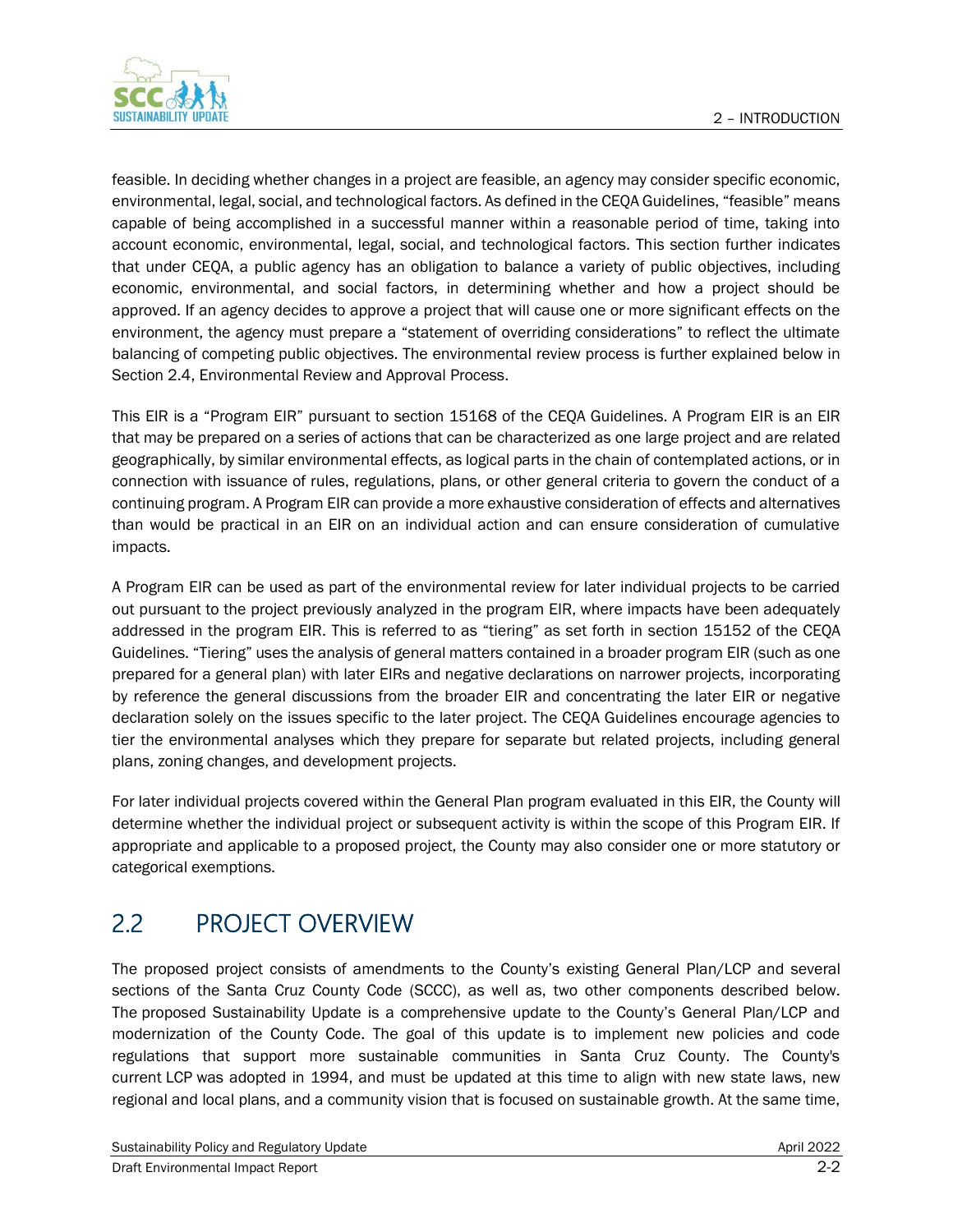

the County Code needs to be updated to implement the changes that are proposed in the General Plan/LCP. The County is also taking this opportunity to modernize the County Code and prepare Countywide Design Guidelines that will help applicants to understand the County's development rules and design projects that align with the community's vision.

The proposed project consists of four key components that are further described below:

- 1. General Plan/LCP Amendments. The proposed amendments text revisions, new or revised goals, objectives and policies, and new and revised implementation strategies that replace existing programs. Revisions are proposed for the following five General Plan/LCP chapters
	- Chapter 1: Introduction
	- Chapter 2: Built Environment (formerly Land Use)
	- Chapter 3: Access + Mobility (formerly Circulation)
	- Chapter 5: Agriculture, Natural Resources + Conservation (formerly Conservation and Open Space)
	- Chapter 7: Parks, Recreation + Public Facilities

The above-listed General Plan/LCP elements will join three other existing elements that have already been updated, which will then comprise the entirety of the General Plan/LCP: Chapter 4, Housing (2016); Chapter 6, Public Safety (2020); and Chapter 8, Noise (2019). The current Chapter 8, Community Design Element, is incorporated into the proposed Built Environment Element.

- 2. County Code Amendments. Amendments to the SCCC primarily address changes to Title 13– Planning and Zoning Regulations and Title 18—Procedures, but there are some proposed revisions to Title 5—Business Regulations, Title 12—Building Regulations, Title 15—Community Facilities, and Title 16—Environmental and Resource Protection, and Title 18--Procedures in order to ensure regulations incorporate current State law and modern practices, reflect General Plan/LCP proposed revisions, and are internally consistent.
- 3. County Design Guidelines. The Sustainability Update includes adoption of County Design Guidelines, which are referenced in revisions to SCCC section 13.11.
- 4. Land Use and Zoning Map Amendments. Selected property-specific General Plan land use designation changes and/or rezonings have been identified by County staff and include identified opportunity sites such as the vacant property located at Soquel Drive and Thurber Lane and vacant and underutilized properties along the Portola Drive commercial corridor. There also are proposed General Plan designation and/or zone district amendments for other parcels in order to achieve consistency with the General Plan and/or existing uses on a property.

The California Coastal Act of 1976 (Coastal Act) requires local jurisdictions to adopt an LCP to regulate development within the coastal zone. The Coastal Act requires jurisdictions to have an LCP consisting of both a Land Use Plan (LUP) and a Local Coastal Implementation Plan (LCIP) with implementing actions that are consistent with the statewide Coastal Act policies. The Coastal Act requires Coastal Commission approval of amendments to jurisdictions' LUP and LCIP. The proposed Sustainability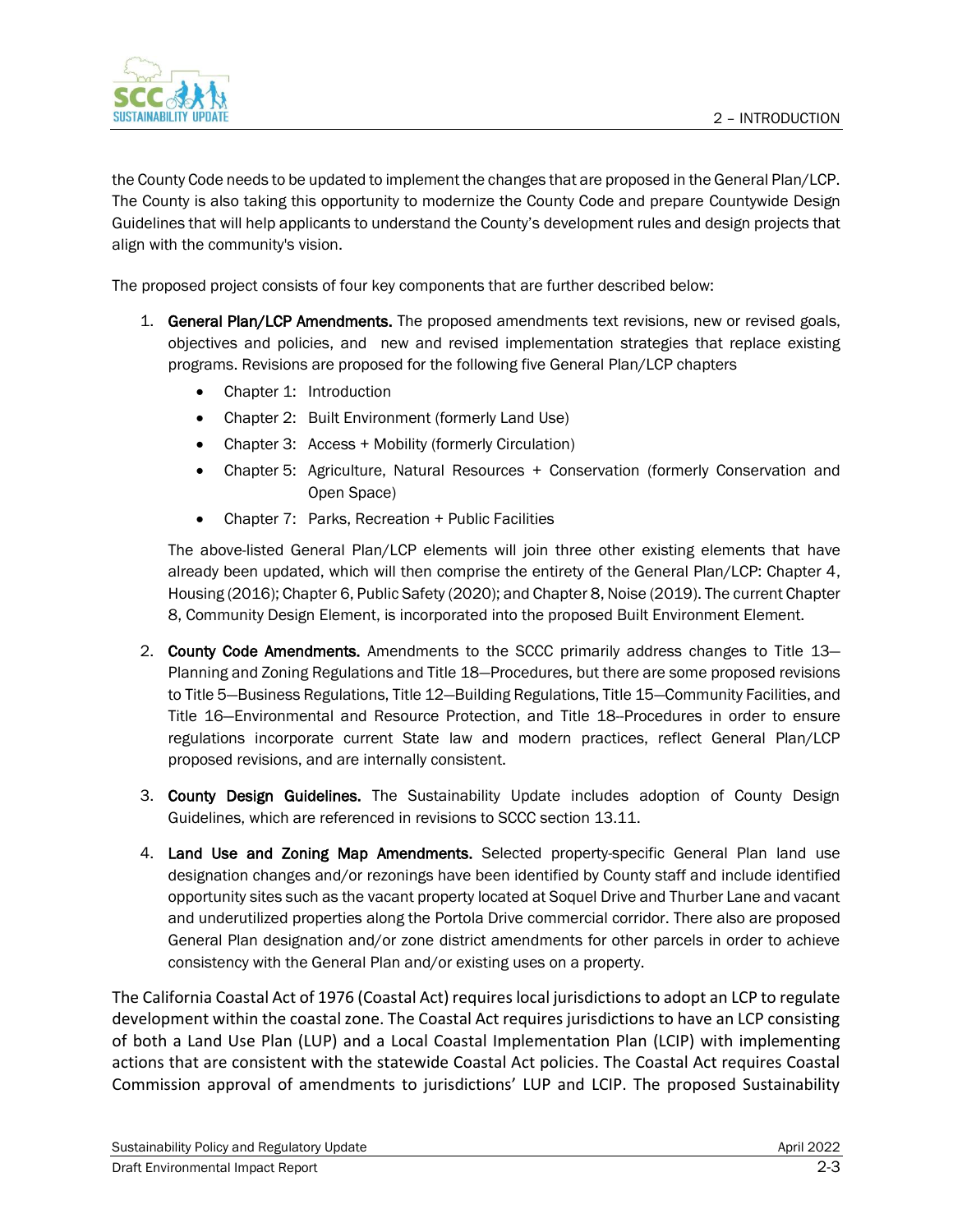

Update includes amendments to some General Plan/LCP goals, objectives, policies, and implementation strategies that are also part of the LUP and are noted by the initials "LCP." The proposed Sustainability Update also includes amendments to some sections of the SCCC that include sections that are part of the LCIP. These sections and chapters will also require Coastal Commission approval as part of an LCP amendment. Eleven properties located within the coastal zone and proposed for changes to their General Plan/LCP land use designation or their zoning will also require approval by the Coastal Commission.

## 2.3 SCOPE OF THE EIR

Regarding the scope of the EIR analysis, CEQA Guidelines section 15060(d) states, "if the lead agency can determine that an EIR will be clearly required for a project, the agency may skip further initial review of the project and begin work directly on the EIR process....In the absence of an initial study, the lead agency shall still focus the EIR on significant effects of the project and indicate briefly its reasons for determining that other effects would not be significant or potentially significant." CEQA Guidelines section 15128 state that an EIR "shall contain a statement briefly indicating the reasons that various possible significant effects of a project were determined not to be significant and therefore were not discussed in detail in the EIR."

A Notice of Preparation (NOP) was published for the project to determine the scope and extent of environmental issues to be addressed in this EIR that is described in Section [2.4.1, Scoping,](#page-4-1) and is included in Appendix A. Based on review of the project (see Chapter 3) and public comments received in response to the NOP, the County has determined that the following environmental resource topics warrant analysis in the EIR. The EIR also evaluates topics required by CEQA and the CEQA Guidelines, including growth inducement, project alternatives, and cumulative impacts.

- **Aesthetics**
- Agriculture, Forestry Resources, and Mineral Resources
- Air Quality
- Biological Resources
- Cultural Resources and Tribal Cultural Resources
- Energy
- Geology and Soils
- Greenhouse Gas Emissions
- Hazards and Hazardous Materials
- Hydrology and Water Quality
- Land Use and Planning
- Noise
- Population and Housing
- Public Services and Recreation
- Transportation
- Utilities and Service Systems
- **Wildfire**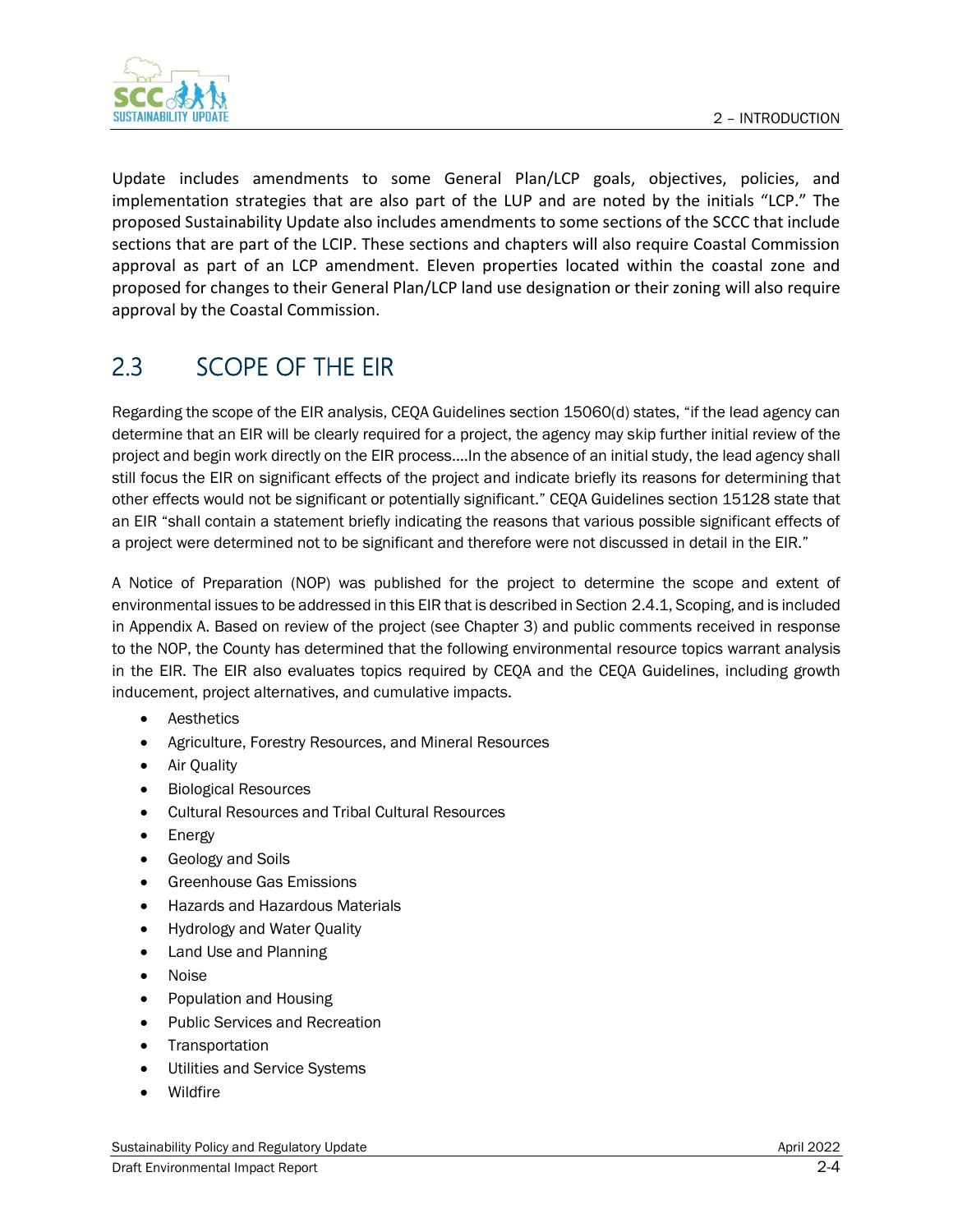

As indicated above, the environmental review focuses on the potentially significant environmental effects of the project. As defined in CEQA Guidelines section 15382, a "significant effect on the environment" is "a substantial, or potentially substantial, adverse change in any of the physical conditions within the area affected by the project, including land, air, water, minerals, flora, fauna, ambient noise, and objects of historic or aesthetic significance. An economic or social change by itself shall not be considered a significant effect on the environment. A social or economic change related to a physical change may be considered in determining whether a physical change is significant."

In evaluating the significance of the environmental effect of a project, the CEQA Guidelines require the lead agency to consider direct physical changes in the environment and reasonably foreseeable indirect physical changes in the environment which may be caused by the project (CEQA Guidelines section 15064[d]). A direct physical change in the environment is a physical change in the environment which is caused by and immediately related to the project. An indirect physical change in the environment is a physical change in the environment, which is not immediately related to the project, but which is caused indirectly by the project. An indirect physical change is to be considered only if that change is a reasonably foreseeable impact which may be caused by the project.

CEQA Guidelines section 15064(e) further indicates that economic and social changes resulting from a project shall not be treated as significant effects on the environment, although they may be used to determine that a physical change shall be regarded as a significant effect on the environment. In addition, where a reasonably foreseeable physical change is caused by economic or social effects of a project, the physical change may be regarded as a significant effect in the same manner as any other physical change resulting from the project.

## <span id="page-4-0"></span>2.4 ENVIRONMENTAL REVIEW AND APPROVAL PROCESS

### <span id="page-4-1"></span>2.4.1 Scoping

CEQA Guidelines section 15083 authorizes and encourages an early consultation or scoping process to help identify the range of actions, alternatives, mitigation measures, and significant effects to be analyzed and considered in an EIR, and to help resolve the concerns of affected regulatory agencies, organizations, and the public. Scoping is designed to explore issues for environmental evaluation, ensuring that important considerations are not overlooked and uncovering concerns that might otherwise go unrecognized.

The NOP for this EIR was circulated for a 30-day comment period from July 1, 2020 to August 3, 2020, which was subsequently extended to September 4, 2020. The NOP was circulated to the State Clearinghouse and to local, regional, and federal agencies in accordance with the CEQA Guidelines. The NOP also was sent to organizations and interested citizens that have requested notification for County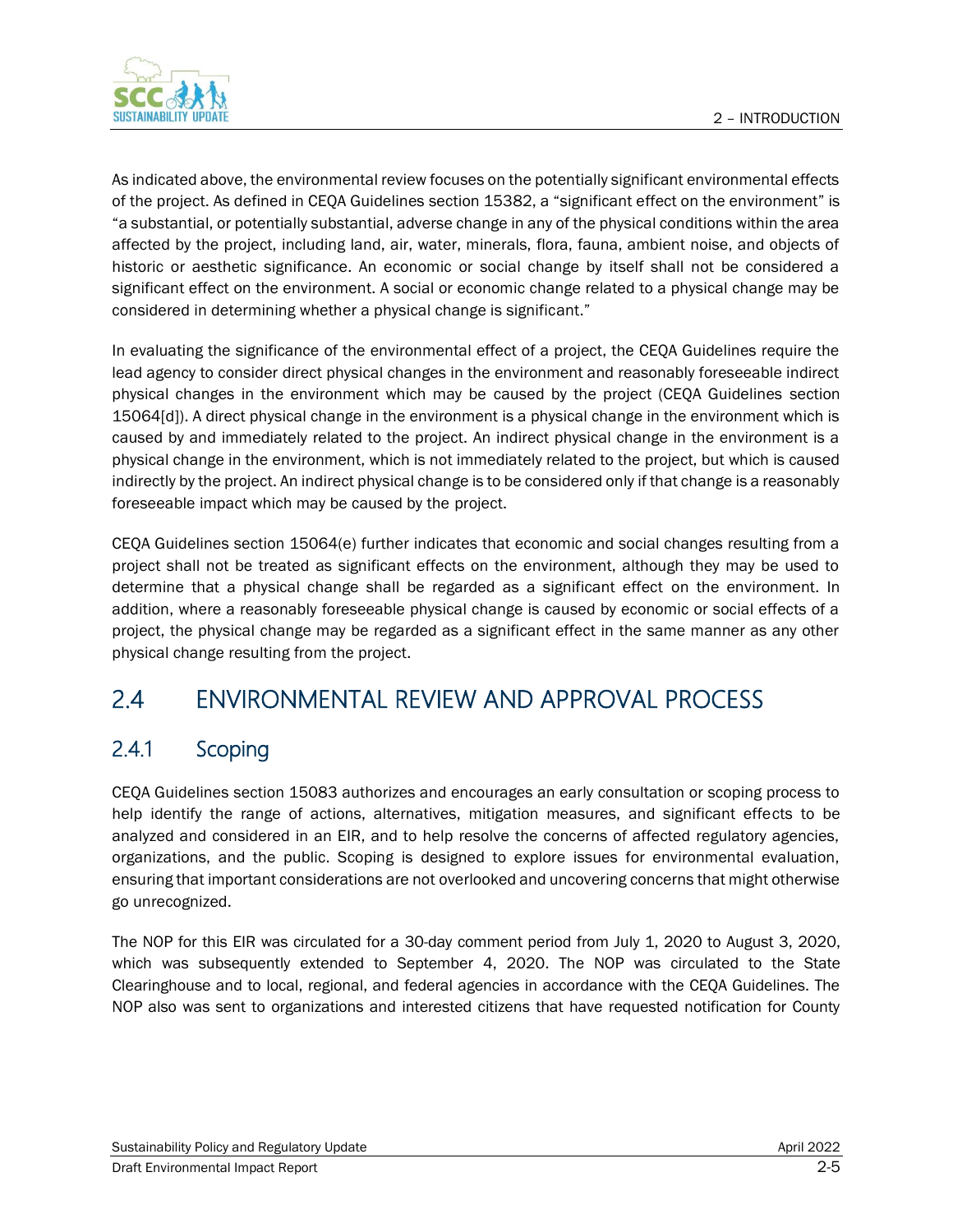

projects. A public scoping meeting was held on July 21, 2020 in the format of an online webinar and the corresponding presentation about the project was posted on the County's CEQA website.<sup>1</sup>

Written comments were received from four public agencies and five individuals. These written comments are included in Appendix B, which also includes a summary of comments received. Comments that address environmental issues have been taken into consideration in the preparation of this EIR as indicated in each topical section in Chapter 4, Environmental Setting, Impacts, and Mitigation Measures.

CEQA Guidelines section 15083 encourages consultation with "any person or organization it believes will be concerned with the environmental effects of the project" prior to completing the draft EIR. County staff contacted public agencies that are responsible or trustee agencies and/or provide services within the unincorporated area. Meetings were held with the following responsive agencies:

- California Coastal Commission
- California Department of Transportation
- City of Santa Cruz Water Department
- City of Watsonville
- County of Santa Cruz Sheriff's Office
- Live Oak School District
- Pajaro Valley Water Management Agency
- Santa Cruz Mid-County and Santa Margarita Sustainable Groundwater Agencies, including County of Santa Cruz Environmental Health Department, San Lorenzo Valley Water District, and Scotts Valley Water District
- Santa Cruz City Schools
- Santa Cruz County Regional Transportation Commission
- Santa Cruz County Sanitation District
- Soquel Creek Water District

#### 2.4.2 Public Review of the Draft EIR

This Draft EIR has been published and circulated for review and comment by the public and other interested parties, agencies, and organizations for a 45-day public review period from April 14, 2022 through May 31, 2002. The Draft EIR will be available for public review during the comment period at the following locations:

- Online at http://sccoplanning.com/PlanningHome/Environmental/CEOAInitialStudiesEIRs/ [CEQADocumentsOpenforPublicReview.aspx.](http://sccoplanning.com/PlanningHome/Environmental/CEQAInitialStudiesEIRs/CEQADocumentsOpenforPublicReview.aspx)
- Santa Cruz County Planning Department, located at 701 Ocean Street, Fourth Floor in Santa Cruz<sup>2</sup>

<http://sccoplanning.com/PlanningHome/Environmental/CEQAInitialStudiesEIRs/CEQADocumentsOpenforPublicReview.aspx>

<sup>&</sup>lt;sup>2</sup> Due to the 2019 novel coronavirus disease (COVID-19) pandemic, the County Planning Counter is open for in-person review of hard copies from Monday through Thursday, 8:00 a.m. to 12:00 p.m. and other items by appointment. Please email [CEQA-NEPA@santacruzcounty.us](mailto:CEQA-NEPA@santacruzcounty.us) or call (831) 831-454-2580 to schedule an appointment.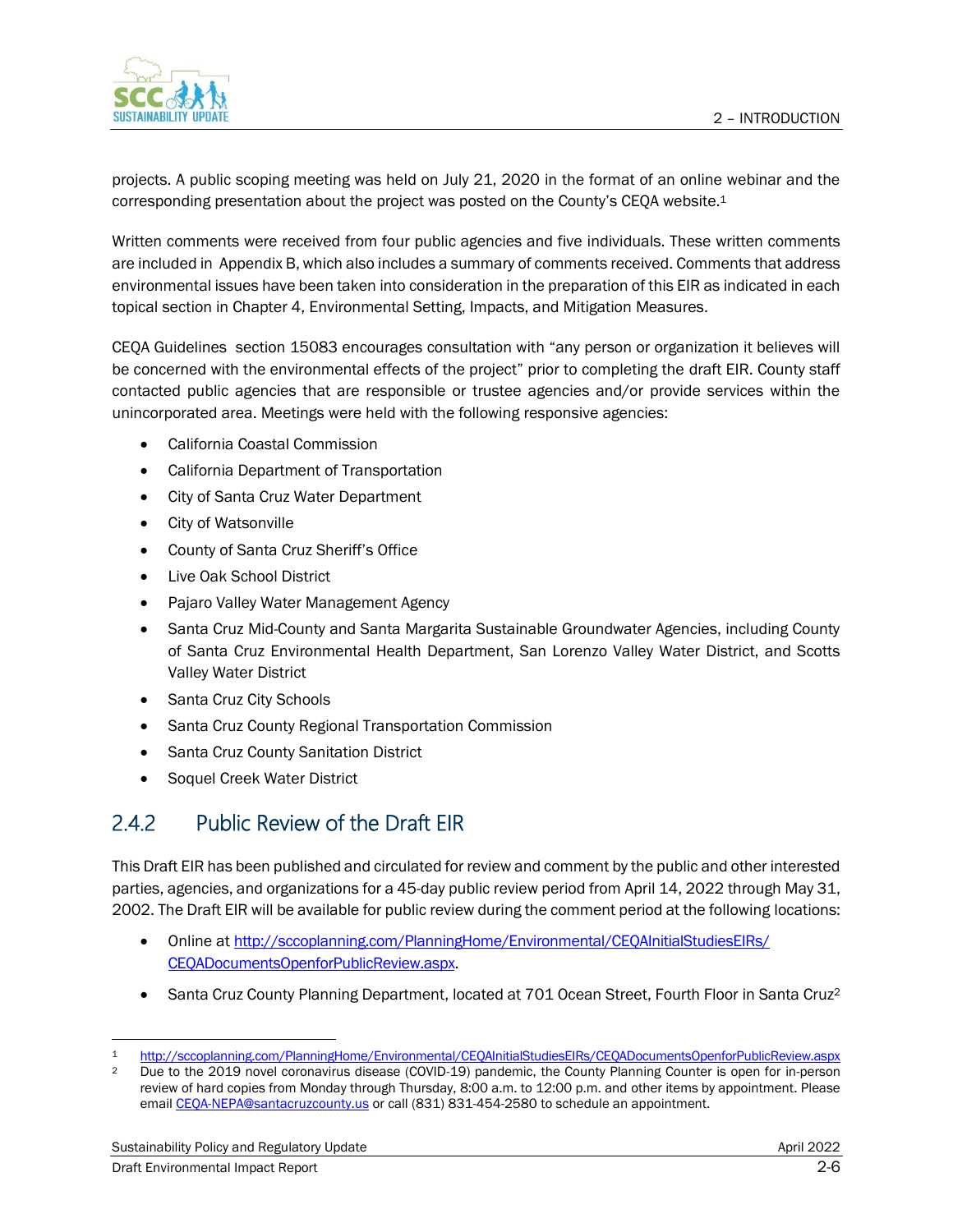

- Felton Branch Library, 6121 Gushee Street in Felton
- Downtown Branch Library, 224 Church Street in Santa Cruz
- Watsonville Public Library, 275 Main Street in Watsonville

The County of Santa Cruz encourages public agencies, organizations, community groups, and all other interested persons to provide written comments on the Draft EIR prior to the end of the public review period. Written comments on this Draft EIR may be submitted to the County of Santa Cruz by 5:00 p.m. until May 31, 2022 at the address below or by email to CEQA-NEPA@santacruzcounty.us.

Stephanie Hansen, Assistant Planning Director Santa Cruz County Community Development & Infrastructure Department 701 Ocean Street, Fourth Floor Santa Cruz, California 95060

CEQA Guidelines section 15204(a) provides guidance on the focus of review of EIRs, indicating that in reviewing draft EIRs, persons and public agencies "should focus on the sufficiency of the document in identifying and analyzing the possible impacts on the environment and ways in which the significant effects of the project might be avoided or mitigated," and that comments are most helpful when they suggest additional specific alternatives or mitigation measures that would provide better ways to avoid or mitigate the significant environmental effects. This section further states that "CEQA does not require a lead agency to conduct every test or perform all research, study, and experimentation recommended or demanded by commenters. When responding to comments, lead agencies need only respond to significant environmental issues and do not need to provide all information requested by reviewers, as long as a good faith effort at full disclosure is made in the EIR."

#### 2.4.3 Final EIR and Consideration of Project Approval

Following the close of the public comment period on this Draft EIR, responses will be prepared for all comments received that raise CEQA-related environmental issues regarding the proposed project. The Final EIR will include written responses to comments received in accordance with CEQA Guidelines section 15088 and will also include any text changes to Draft EIR that become necessary after consideration of public comments.

The Final EIR will be presented to the Planning Commission for a recommendation on whether to certify the EIR and approve the proposed project, and then to the County Board of Supervisors for a final decision. Prior to making a decision to approve a project, the Board of Supervisors must certify that it has reviewed and considered the information in the EIR, that the EIR has been completed in conformity with the requirements of CEQA, and that the document reflects the County's independent judgment.

Pursuant to sections 21002, 21002.1, and 21081 of CEQA and sections 15091 and 15093 of the CEQA Guidelines, no public agency shall approve or carry out a project for which an EIR has been certified which identifies one or more significant effects unless both of the following occur: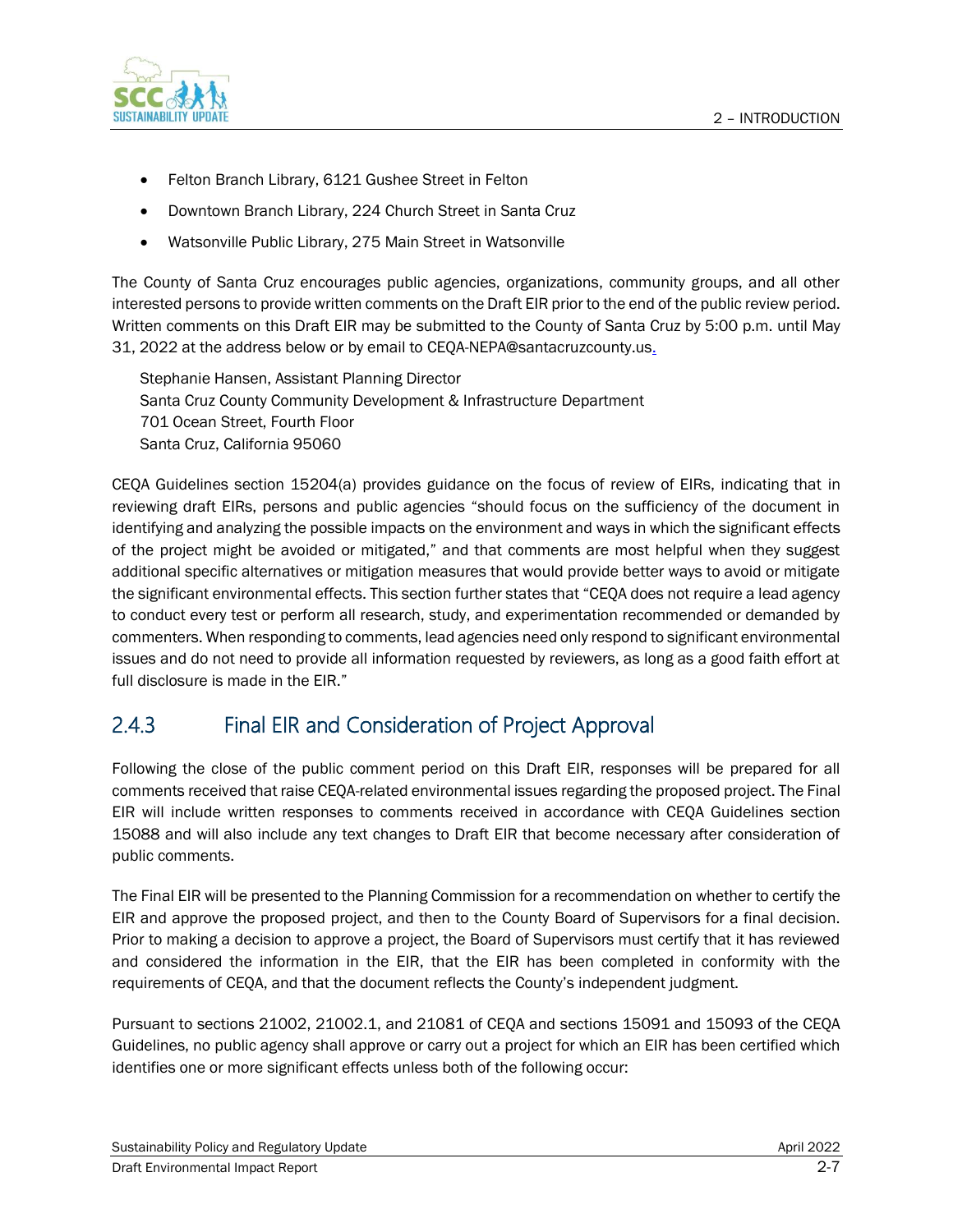

- (a) The public agency makes one or more of the following findings with respect to each significant effect:
	- (1) Changes or alterations have been required in, or incorporated into, the project which avoid or substantially lessen the significant environmental effects on the environment.
	- (2) Those changes or alterations are within the responsibility and jurisdiction of another public agency and have been, or can and should be, adopted by such other agency.
	- (3) Specific economic, legal, social, technological, or other considerations, including considerations for the provision of employment opportunities for highly trained workers, make infeasible the mitigation measures or alternative identified in the environmental impact report.
- (b) With respect to significant effects which were subject to a finding under paragraph (3) of subdivision (a), the public agency finds that specific overriding economic, legal, social, technological, or other benefits of the project outweigh the significant effects on the environment.

Although the Draft EIR must provide information regarding the significant effects of the proposed project, must identify the potentially feasible mitigation measures, and provide alternatives for consideration by the decision-making body as described in Section [2.1, Purpose of the EIR,](#page-0-0) above, the decision to adopt a project must take into account the findings described above, especially regarding feasibility, based on the entirety of the agency's administrative record as it exists after completion of a Final EIR.

#### 2.4.4 Adoption of Mitigation Monitoring and Reporting Program

CEQA requires that a program to monitor and report on mitigation measures be adopted by a lead agency as part of the project approval process. CEQA requires that such a program be adopted at the time the agency approves a project or determines to carry out a project for which an EIR has been prepared to ensure that mitigation measures identified in the EIR are implemented. The Mitigation Monitoring and Reporting Program (MMRP) will be included in the Final EIR.

## 2.5 ORGANIZATION OF THE EIR

The content and format of this EIR are designed to meet the requirements of CEQA and the CEQA Guidelines (sections 15122 through 15132). This EIR is organized into the following chapters:

- Chapter 1, Summary, presents an overview of the project, provides a summary of the impacts of the project and mitigation measures, provides a summary of the alternatives being considered, includes a discussion of known areas of controversy, and any issues to be resolved.
- Chapter 2, Introduction, explains the CEQA process, and describes the scope and purpose of this EIR, provides information on the review and approval process, and outlines the organization of this EIR.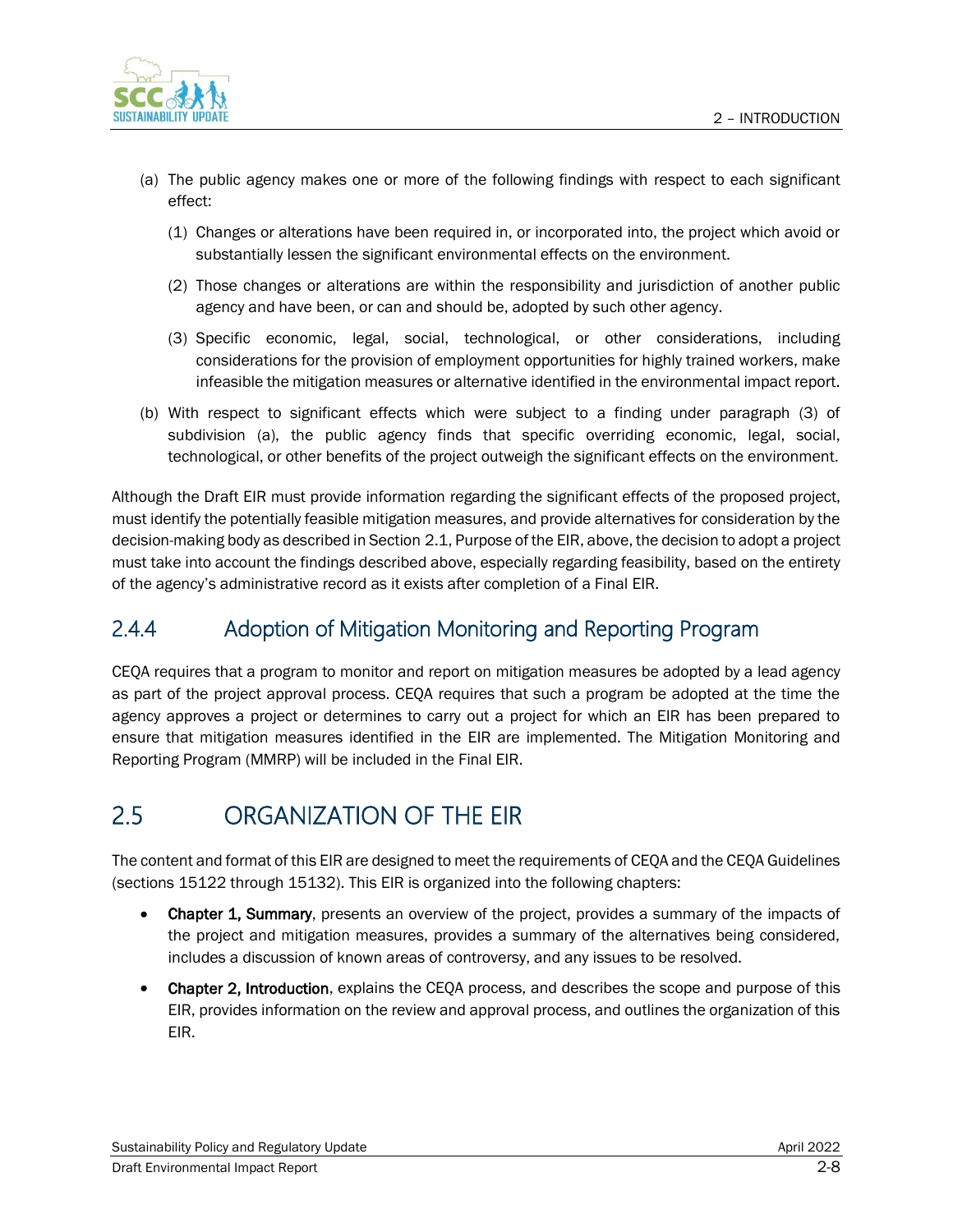

- Chapter 3, Project Description, provides information about the location, setting, and background of the project; identifies project-specific objectives; and provides a detailed description of the project components.
- Chapter 4, Environmental Setting, Impacts, and Mitigation Measures, explains the approach to the environmental analyses for this EIR and provides the environmental setting, impacts, and mitigation measures for the topics identified for detailed analysis in the EIR. Cited references are included at the end of each section. Section 4.0, Introduction to Analyses, includes a description of the growth assumptions and scenarios evaluated in the EIR and a description of the cumulative scenario.
- Chapter 5, Other CEQA Considerations, evaluates the topics required to be included in an EIR, including significant and unavoidable impacts, significant irreversible environmental changes, and growth-inducing impacts.
- Chapter 6, Alternatives, evaluates alternatives to the project that would eliminate or substantially reduce significant impacts identified in the EIR while reasonably attaining project objectives. Alternatives that were reviewed but eliminated from further consideration in the EIR are also discussed.
- Chapter 7, List of Preparers, identifies individuals who were involved in preparing this EIR.
- Appendices contain additional information used in preparing this EIR. Appendix A contains the NOP. Comment letters that were submitted in response to the NOP along with a summary are included in Appendix B. Appendix C contains a description of development and growth assumptions developed for the EIR analyses. Appendix D includes a matrix that summarizes potential resources on properties proposed for General Plan/LCP Land Use or Zoning Map Changes based on County GIS information. Appendix E includes special-status plant and wildlife species lists. Appendix F includes information on cultural resources. Appendix G includes technical transportation memos. Results of the noise modeling conducted for the proposed project are included in Appendix H. Appendix I includes results of air emissions modeling.